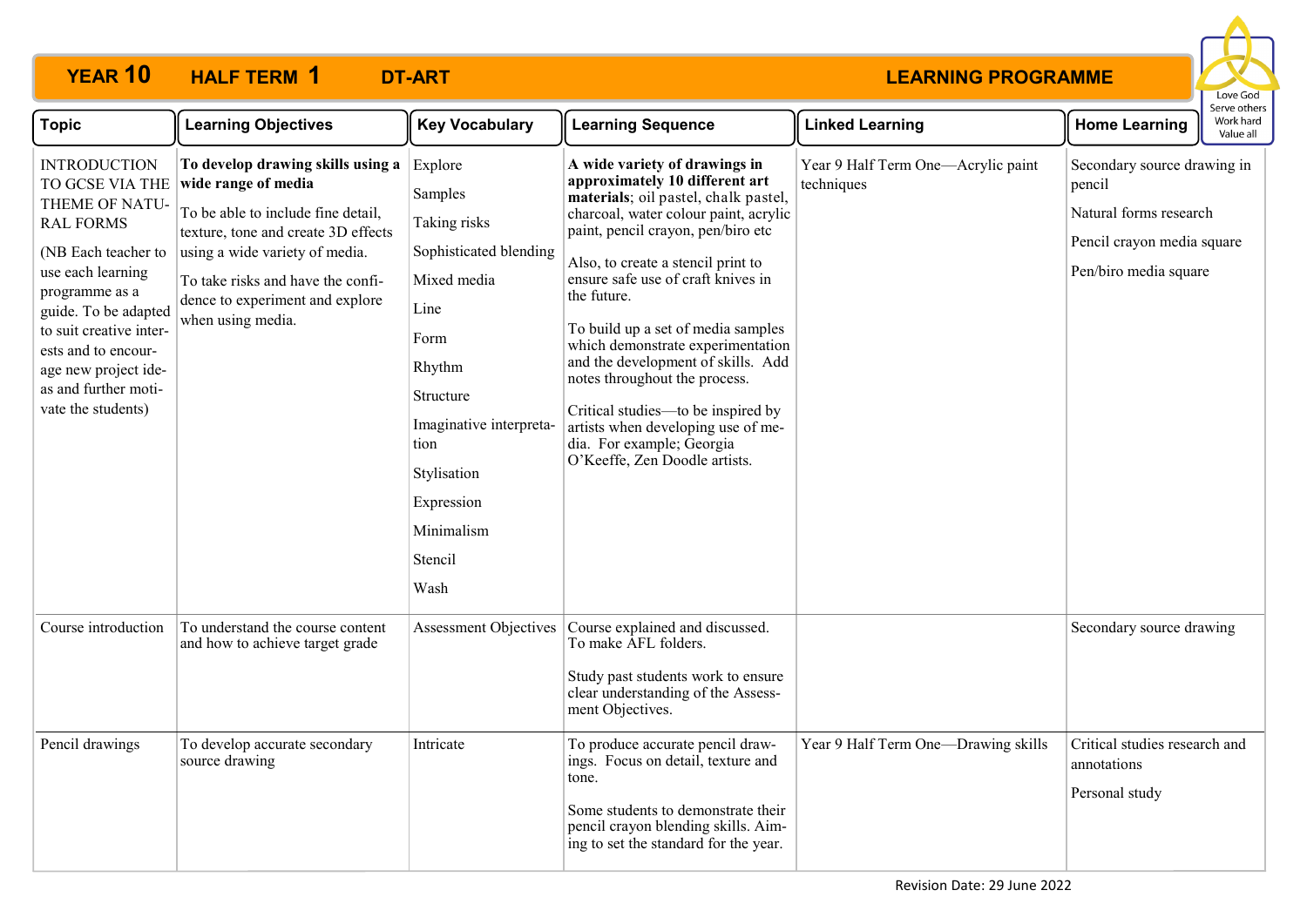# **YEAR 10 HALF TERM DT-ART 2**



| <b>Topic</b>                                                                                                      | <b>Learning Objectives</b>                                                                                                                                                     | <b>Key Vocabulary</b>                                                                                                | <b>Learning Sequence</b>                                                                                                                                               | <b>Linked Learning</b>                                                           | <b>Home Learning</b>                                  | Serve others<br>Work hard<br>Value all |
|-------------------------------------------------------------------------------------------------------------------|--------------------------------------------------------------------------------------------------------------------------------------------------------------------------------|----------------------------------------------------------------------------------------------------------------------|------------------------------------------------------------------------------------------------------------------------------------------------------------------------|----------------------------------------------------------------------------------|-------------------------------------------------------|----------------------------------------|
| <b>INTRODUCTION</b><br>TO GCSE VIA THE skills<br>THEME OF NATU-<br><b>RAL FORMS</b><br>Observational draw-<br>ing | To develop observational drawing                                                                                                                                               | Organic shape<br>Proportion<br>Form<br>Movement<br>Figurative representa-<br>tion<br>Simplification<br>Exaggerations | a real pepper cut in half.                                                                                                                                             | To draw an object(s). To draw from Year 9 Half Term Two-Observational<br>drawing | Own choice observational<br>drawing of a natural form |                                        |
| <b>Critical Studies</b>                                                                                           | To be able to study different artists<br>work; describe and analyse.<br>To be inspired by a variety of art-<br>ists in order to create original yet<br>well-informed outcomes. | Analysis                                                                                                             | To analyse the work of artists and<br>write about their work. Describe<br>how the process has impacted on<br>their work and how they have de-<br>veloped as an artist. | Year 9 Half Term One-Critical stud-<br>ies-Japanese art and culture              | Critical studies research                             |                                        |
| Project review and<br>consolidation of<br>outcomes                                                                | To learn how to review, refine and<br>modify outcomes.                                                                                                                         | Review<br>Refine<br>Modify                                                                                           | All work is completed, refined and<br>improved. Students assess out-<br>comes, select and mount. Annota-<br>tions added.                                               |                                                                                  |                                                       |                                        |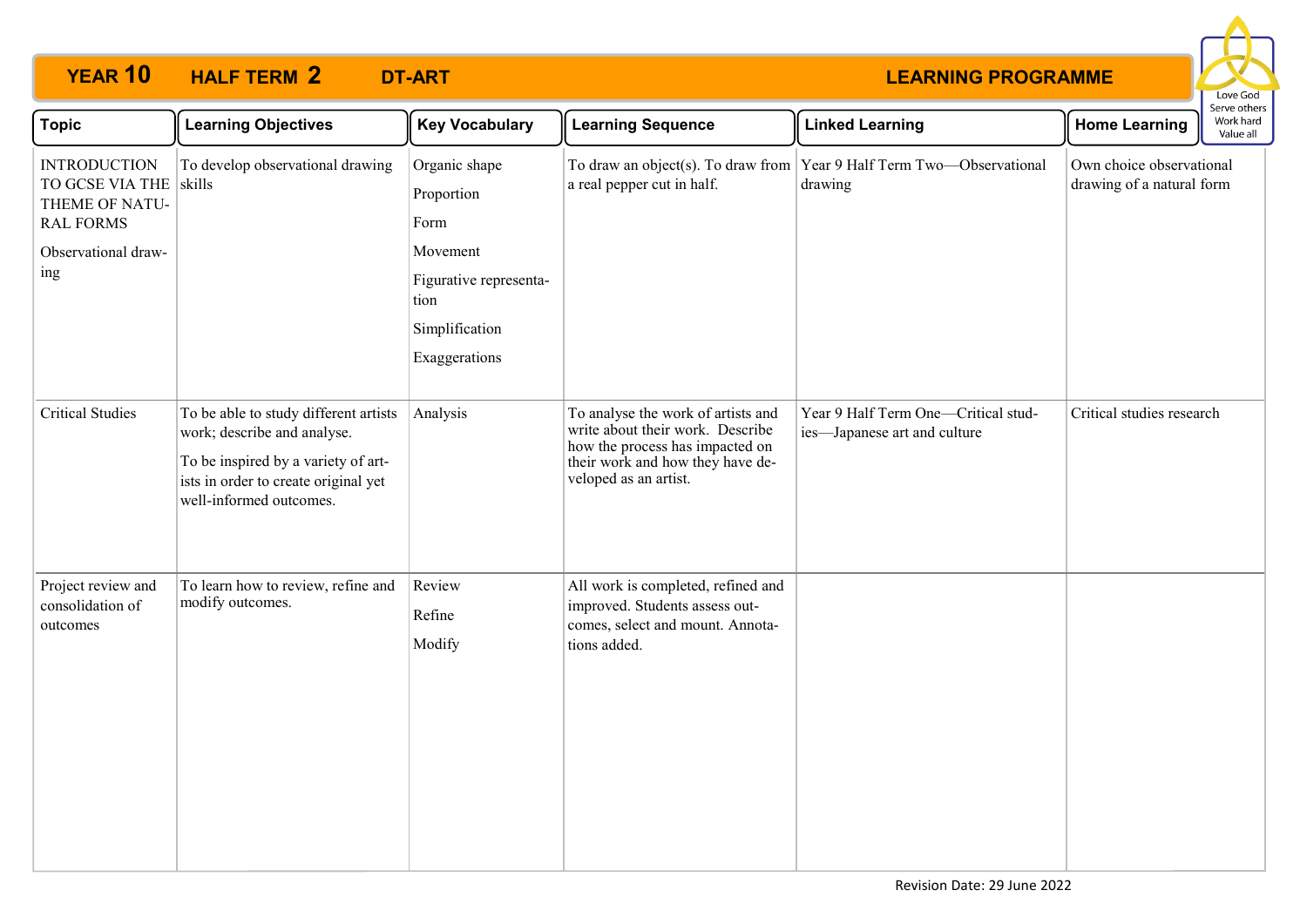# **YEAR 10 HALF TERM DT-ART 3/4**



| <b>Topic</b>                                                                                                                                                                                                               | <b>Learning Objectives</b>                                                                                             | <b>Key Vocabulary</b>                                                                                                                                       | <b>Learning Sequence</b>                                                                                                                                 | <b>Linked Learning</b>                                                              | <b>Home Learning</b>                                                                                 | Serve others<br>Work hard<br>Value all |
|----------------------------------------------------------------------------------------------------------------------------------------------------------------------------------------------------------------------------|------------------------------------------------------------------------------------------------------------------------|-------------------------------------------------------------------------------------------------------------------------------------------------------------|----------------------------------------------------------------------------------------------------------------------------------------------------------|-------------------------------------------------------------------------------------|------------------------------------------------------------------------------------------------------|----------------------------------------|
| MASKS/FACES<br>(NB Each teacher to<br>use each learning<br>programme as a<br>guide. To be<br>adapted to suit crea-<br>tive interests and to<br>encourage new pro-<br>ject ideas and fur-<br>ther motivate the<br>students) | To further develop drawing skills in Structure<br>a wide range of media.<br>To learn how to work on a larger<br>scale. | Abstraction<br>Visual and tactile ele-<br>ments<br>Contemporary Art and<br><b>Traditional Art</b><br>Proportion<br>Contours<br>Symmetry<br>Scale<br>Pigment | A wide variety of larger scale<br>drawings in a range of media.                                                                                          | Year 10 Half Term 1/2-Media square                                                  | Faces/masks research                                                                                 |                                        |
| Mask drawing                                                                                                                                                                                                               | To enlarge an image accurately and<br>symmetrically.                                                                   | Fixative<br>Mixed media                                                                                                                                     | To enlarge the image. Add detail<br>using chalk pastel or oil pastel.<br>Possibly divide the drawing in to<br>sections to create a mixed media<br>piece. | Year 10 Half Term 1 and 2—Chalk pastel Complete the mask drawing.<br>and oil pastel | Own choice study related to<br>the theme of the project.<br>Own choice media.                        |                                        |
| Printing                                                                                                                                                                                                                   | To be inspired by artists when de-<br>veloping personal studies in print.                                              | Monochromatic                                                                                                                                               | Plan a design for print inspired by<br>the artist.<br>To produce mono-prints or poly-<br>prints or lino prints.                                          | Year 9 Half Term 5-Lino printing<br>Academic Text-Liselotte Watkins                 | Collect interesting papers to<br>print on to.<br>Research artists as inspiration<br>for print design |                                        |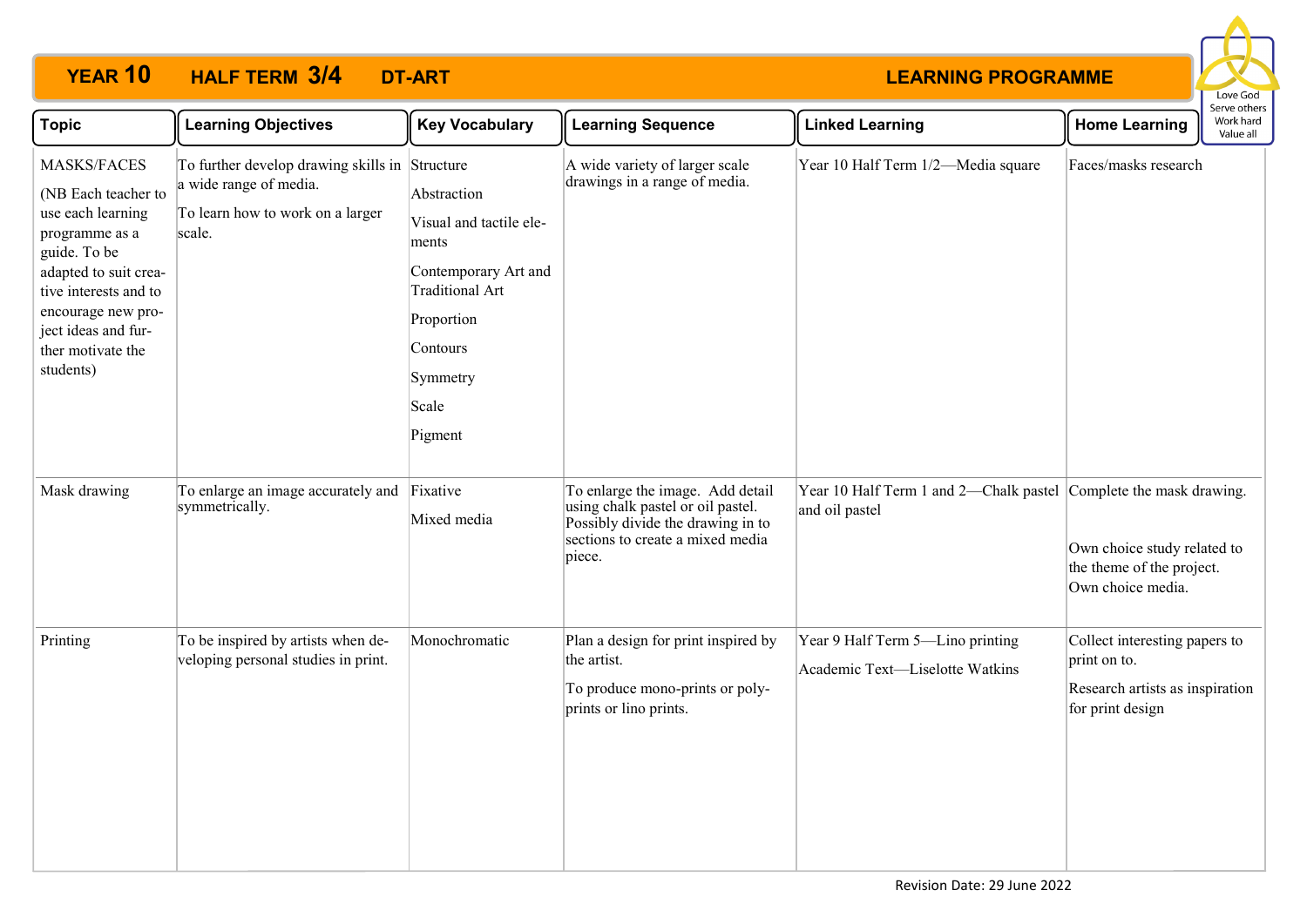# **YEAR 10 HALF TERM DT-ART 4/5**



| <b>Topic</b>                              | <b>Learning Objectives</b>                                                                                                               | <b>Key Vocabulary</b>                                                                                                         | <b>Learning Sequence</b>                                                                                                            | <b>Linked Learning</b>                                  | <b>Home Learning</b>                                                                         | Serve other:<br>Work hard<br>Value all |
|-------------------------------------------|------------------------------------------------------------------------------------------------------------------------------------------|-------------------------------------------------------------------------------------------------------------------------------|-------------------------------------------------------------------------------------------------------------------------------------|---------------------------------------------------------|----------------------------------------------------------------------------------------------|----------------------------------------|
| MASKS/FACES<br>Observational draw-<br>ing | To further develop observational<br>drawing skills.                                                                                      |                                                                                                                               | Draw from direct observation -<br>objects related to the theme of<br>Masks.faces<br>This task could be completed in<br>charcoal.    | Year 10 Half Term 2- Pepper observa-<br>tional drawing. | Self portrait<br>Realistic face                                                              |                                        |
| Convex mirror                             | To further develop accurate obser-<br>vational drawing and study distor-<br>tion                                                         | Distortion<br>Proportion<br>Scale<br>Aesthetic<br>Abstraction<br>Negative space<br>Chiaroscuro<br>Visual perception<br>Rotate | A4 Convex mirror drawing as prac-<br>tice for the A3 drawing.                                                                       |                                                         | A3 convex mirror drawing                                                                     |                                        |
| 3D work                                   | To develop 3D modelling skills<br>To plan a final piece and learn how<br>to create speed-sketches and devel-<br>opmental planning pages. | Low relief<br>Dominance<br>Mass<br>Accent<br>Tactile<br>Spontaneity<br>Unique                                                 | Students to interpret an image into<br>3D. Possibly use clay or modroc or<br>muslin fabric to model with and<br>create final piece. |                                                         | Research an artist as inspi-<br>ration for this 3D piece.<br>Developments and final<br>plan. |                                        |